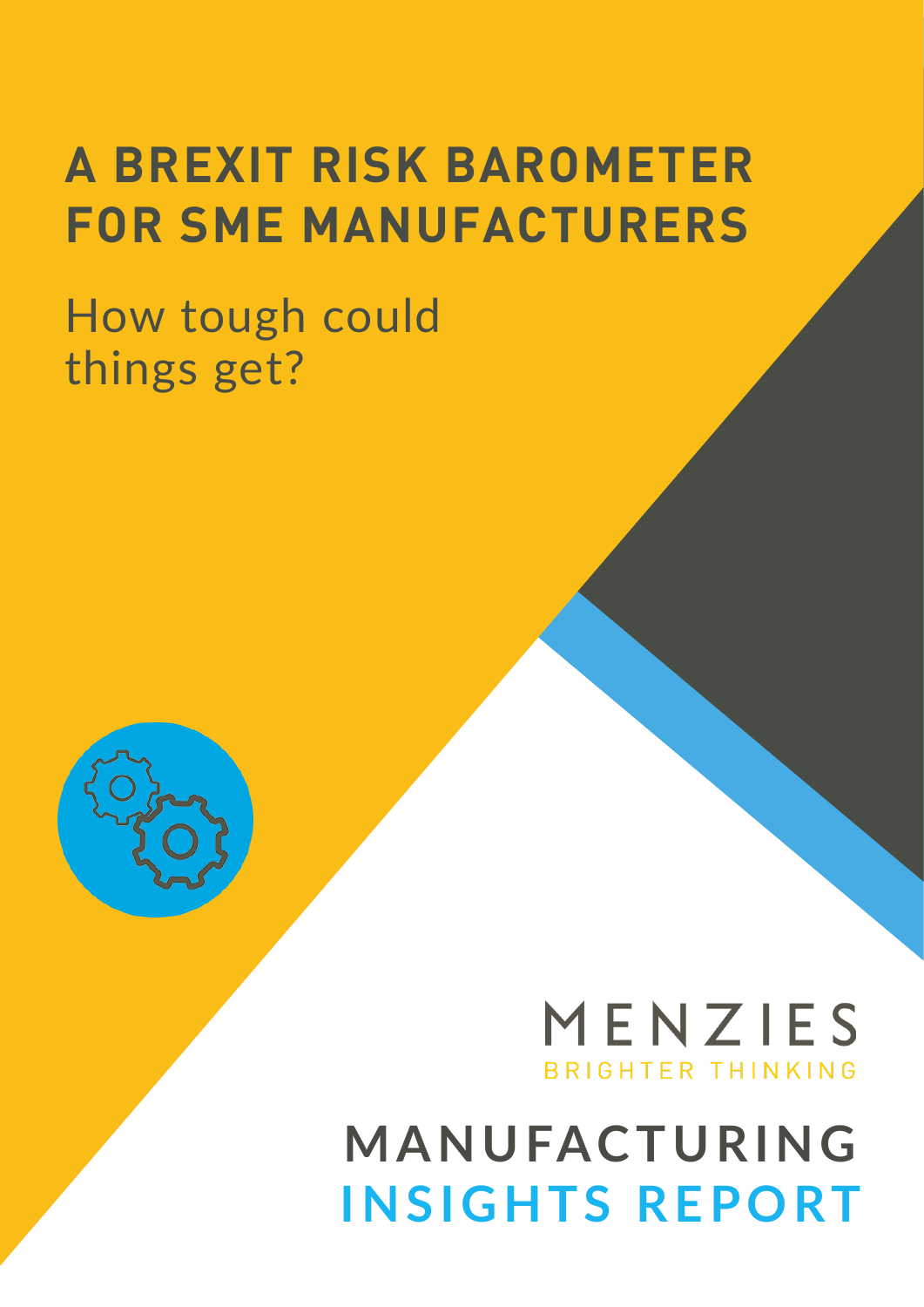#### FOREWORD

*With Brexit approaching, it is more important than ever that manufacturers plan ahead. Understanding how individual risk factors might affect their business model is critical and the degree of risk exposure will vary from business to business. Business leaders must take ownership of the situation and prepare a bespoke Brexit plan to support them through the changes that lie ahead.*

Without a clear understanding of how individual risk factors might affect their business model, small and medium-sized manufacturing businesses are in danger of doing nothing and facing the consequences. Without the resources to invest in accurate business forecasting and modelling systems, it can be hard enough knowing what next month's figures will look like, let alone planning further ahead at a time of Brexit uncertainty.

It is possible that the long lead up to Brexit may have caused a lack of focus on forward planning and for some manufacturers, the low value of the pound has provided a welcome distraction in the form of an uplift in profits. Despite the uncertainty surrounding Brexit and the nature of any transitional arrangements, it is becoming clear that trading relationships with European customers and suppliers are unlikely to remain the same. Regardless of whether Brexit is hard or soft, SME manufacturers are bound to be impacted – it's just a question of how much.

Heading for a future outside of the EU, SME manufacturers trading in Europe need a plan that is matched to the risk profile of their business, and they need to act now.

> **Caroline Milton Head of Manufacturing**

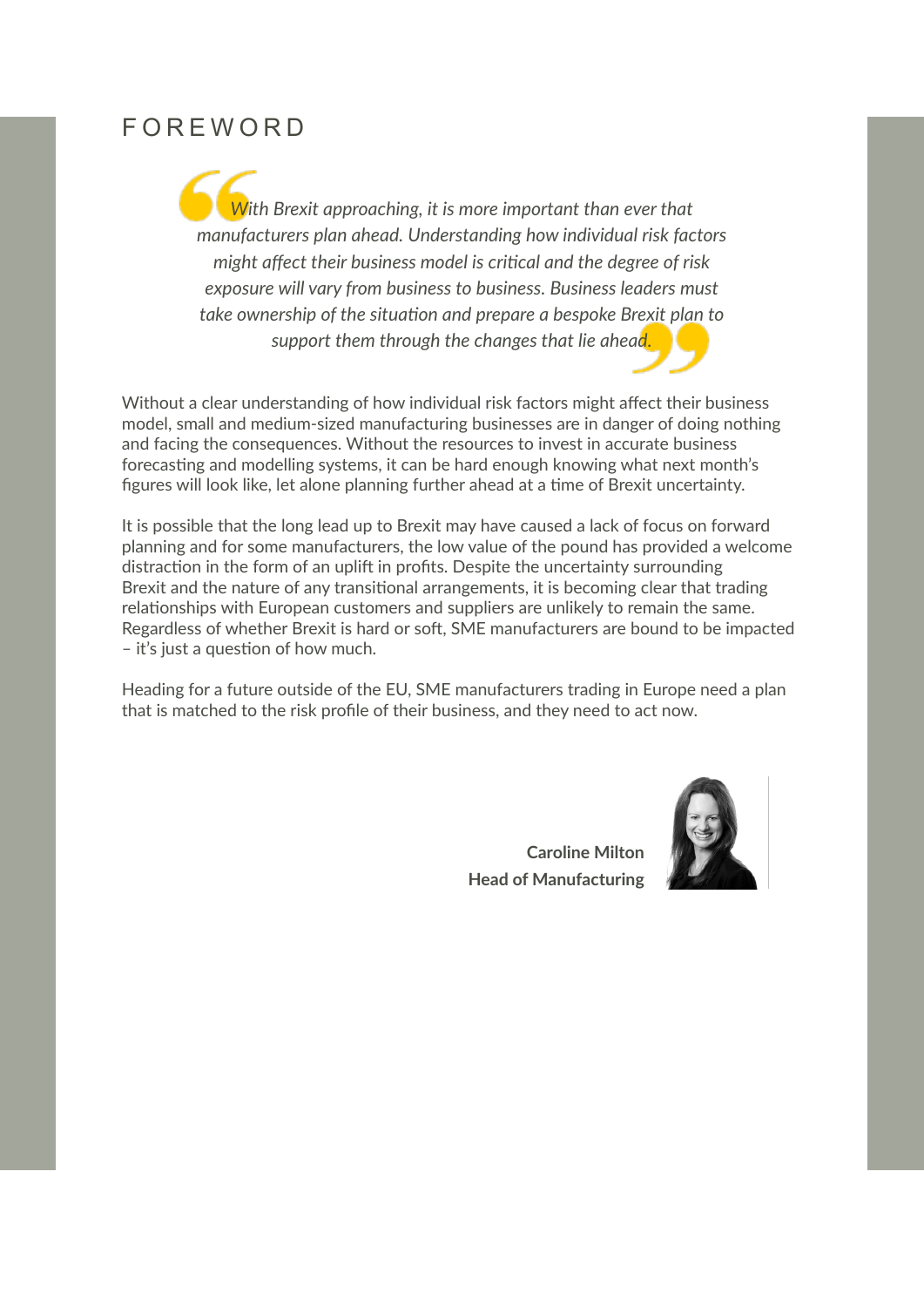## B R E X I T CON T IN G E N C Y PI AN N IN G -

#### is it happening?

After months of waiting, the Government recently published a draft Brexit plan, setting out its proposals for a post-Brexit relationship between Britain and the EU. The plan contains a detailed draft Withdrawal Agreement governing Britain's divorce from Brussels.

Endorsed by the EU, the plan calls for an 'ambitious, wide-ranging and balanced economic partnership' between Britain and the EU after Brexit. However, the plan is subject to parliamentary approval and is unlikely to achieve this in its current form. It is also possible that further political instability could derail Brexit.

Still lacking any definite information about what future trading relationships with the EU might look like after Brexit, businesses should continue to plan ahead based on a range of potential scenarios.

The fact that the UK exported goods and services totalling £274bn to the EU in 2017 shows the level of investment that British businesses have in this marketplace. Furthermore, with over two million EU workers currently living and working in the UK, businesses are concerned they could lose access to this sizeable employment resource in the future as well as face short term challenges over identifying EU citizens' rights to work in the short term.

Statements made by some large, European corporates, such as Airbus and JLR, about how they might react in the event of a hard Brexit (by cutting jobs in the UK) have heightened concerns that current levels of trading activity and labour skills flow between the UK and Europe could be in jeopardy. Even more worryingly, the European Commission has advised European companies to think twice before using UK suppliers after Brexit.



*Source: British Chamber of Commerce* **of UK businesses have not carried out a Brexit risk assessment**

The UK Government's decision to publish a series of technical notices in the second half of 2018, spelling out what action may need to be taken in the event of a hard Brexit, has accentuated fears of a worst-case scenario.

Most UK-based SME manufacturers know that they must do something to prepare now, but with so much political uncertainty, there is still a lack of urgency and understanding about where to start.

*.*

**ONLY** 

**ONE THIRD** *Source: British Chamber of Commerce* **of UK businesses are preparing for Brexit**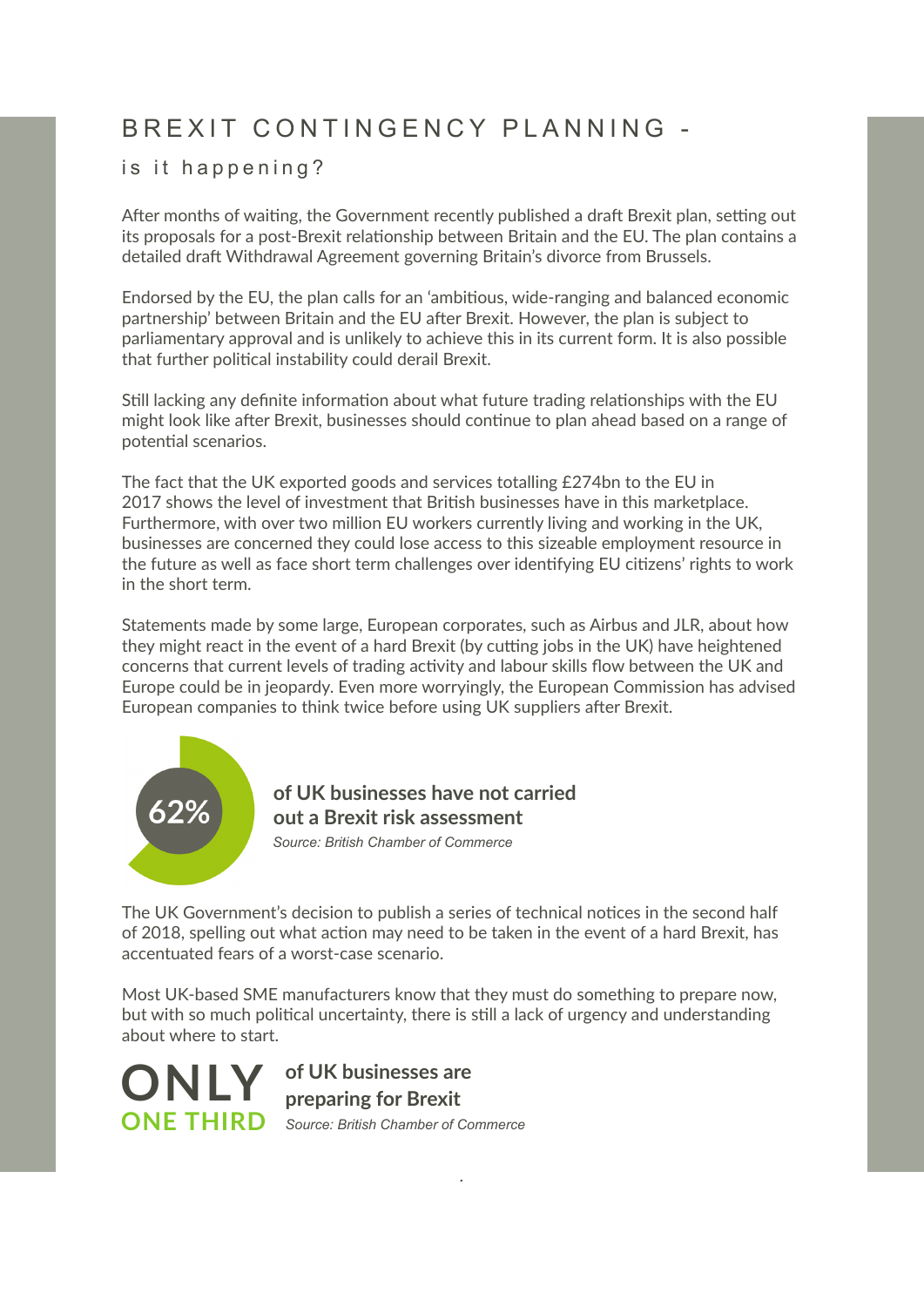## **STEP ONE**

## **RISK MAPPING**

**For a business reliant on EU imports, changes affecting tariffs and customs arrangements could pose a significant risk**

The risk profile of individual businesses will vary according to their structure, how they operate and the markets they service.

Some risks are more evident than others. Research conducted by Menzies LLP with a group of 63 manufacturing business owners has revealed the top five risk factors as cash flow difficulties; breaks in supply; geopolitical uncertainty and its effect on trading activity; a lack of resources (management time and skilled people) and difficulties accessing finance.

 $\blacktriangleright$  For a business reliant on EU imports, changes affecting tariffs and customs arrangements could pose a significant risk (either through delays and/or increased costs), whereas a business reliant on sales to a single, sizeable customer based in continental Europe could find that reliance on this trading relationship is its greatest risk factor.

Understanding where risk lies is important and will help businesses to prepare a bespoke Brexit plan.

## **STEP TWO**

## **FORECASTING**

**Cashflow forecasting should also be carried out regularly to ensure the business is managing working capital efficiently** 

Once risks have been mapped, businesses working with their advisers can identify key indications from their own or open source information to act as a barometer and enable them to react quickly to potential challenges.

This could be as simple as staying abreast of what key customers or suppliers are doing, or keeping track of statistics related to EU workers, which could indicate an increased pressure on skills is heading their way. Increasing global trade tensions could impact supply chains and businesses may need to assess their risk exposure.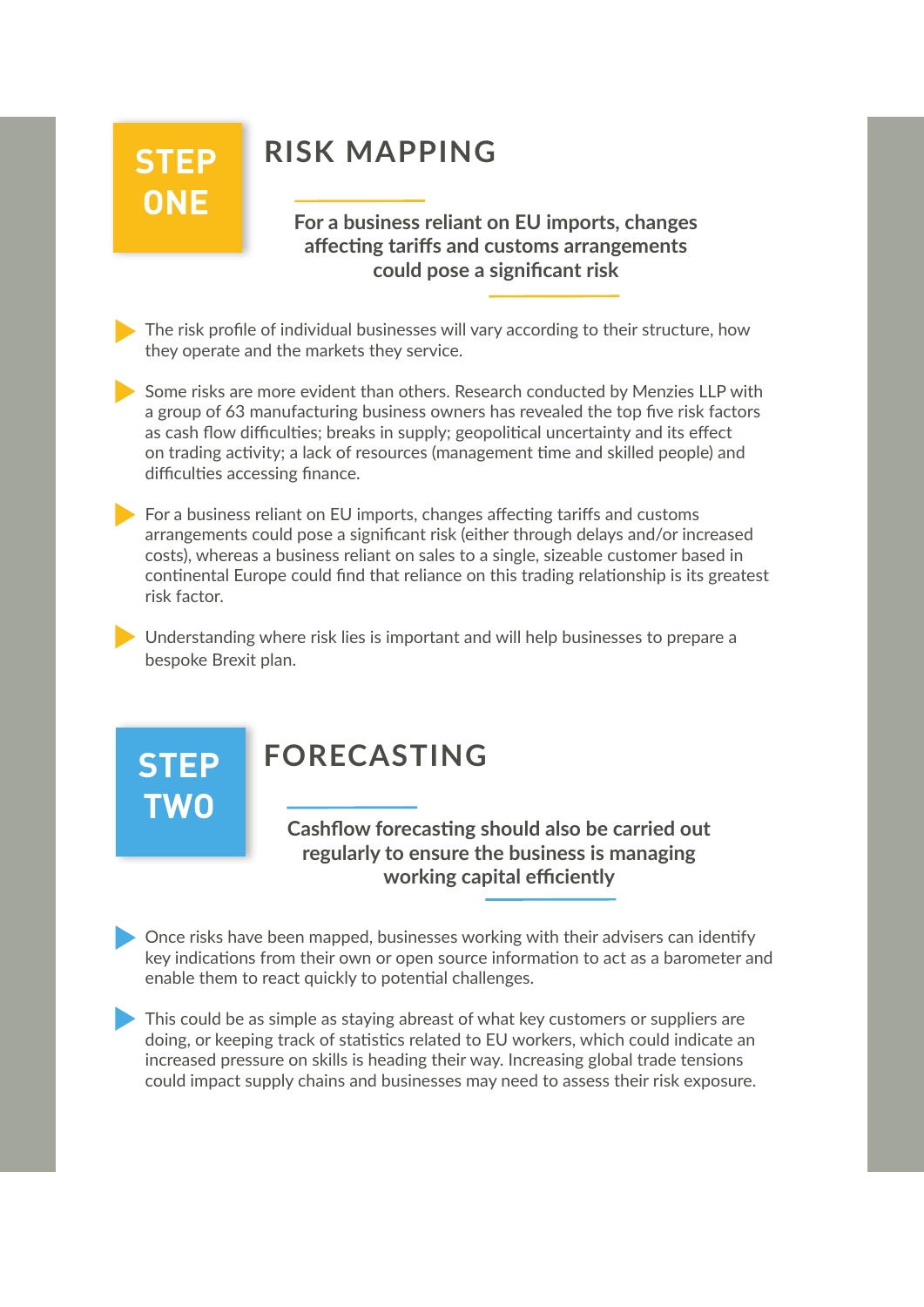Cashflow forecasting should also be carried out regularly to ensure the business is managing working capital efficiently and to avoid cashflow difficulties. This process involves understanding where cash is in the business, getting an accurate view of its underlying profitability and predicting any flashpoints that could impact on cashflow. In some instances, some simple structural changes could avert a potential cashflow crisis.

The forecast should be flexed to model different business scenarios.

**STEP** 

**THREE**

## **DEVELOP A BREXIT PLAN**

**For businesses concerned about a drop off in orders, it may make sense to renegotiate contracts now**

- $\blacktriangleright$  Where there is a risk, there is usually some means of mitigation or a new opportunity, and either on their own or with the help of an adviser, SME manufacturers can put in place a bespoke Brexit plan.
	- Whilst it won't be possible to eliminate Brexit related risks entirely, there are steps that most businesses can take now to avoid experiencing cashflow difficulties and alleviate potential pressures on their business.
- For businesses concerned about a drop off in orders, it may make sense to renegotiate contracts now, seeking to tie customers in for longer or consider switching to volume based purchasing in exchange for a lower price. Agreeing rebate orders over a certain value may also be possible.
- Structuring decisions may also need to be taken to de-risk the business model. For example, it may be possible to protect assets and shareholder value by placing them in a group holding company, separate from the trading company. A similar strategy could be adopted by businesses seeking to de-risk product innovation activity and protect intellectual property.
- If exchange rate fluctuations are a significant risk to the business, it may be possible to hedge risk or renegotiate arrangements in order to match the currency used for purchases and sales. Alternatively, it may be possible to form strategic alliances to pool the FX risk with other companies.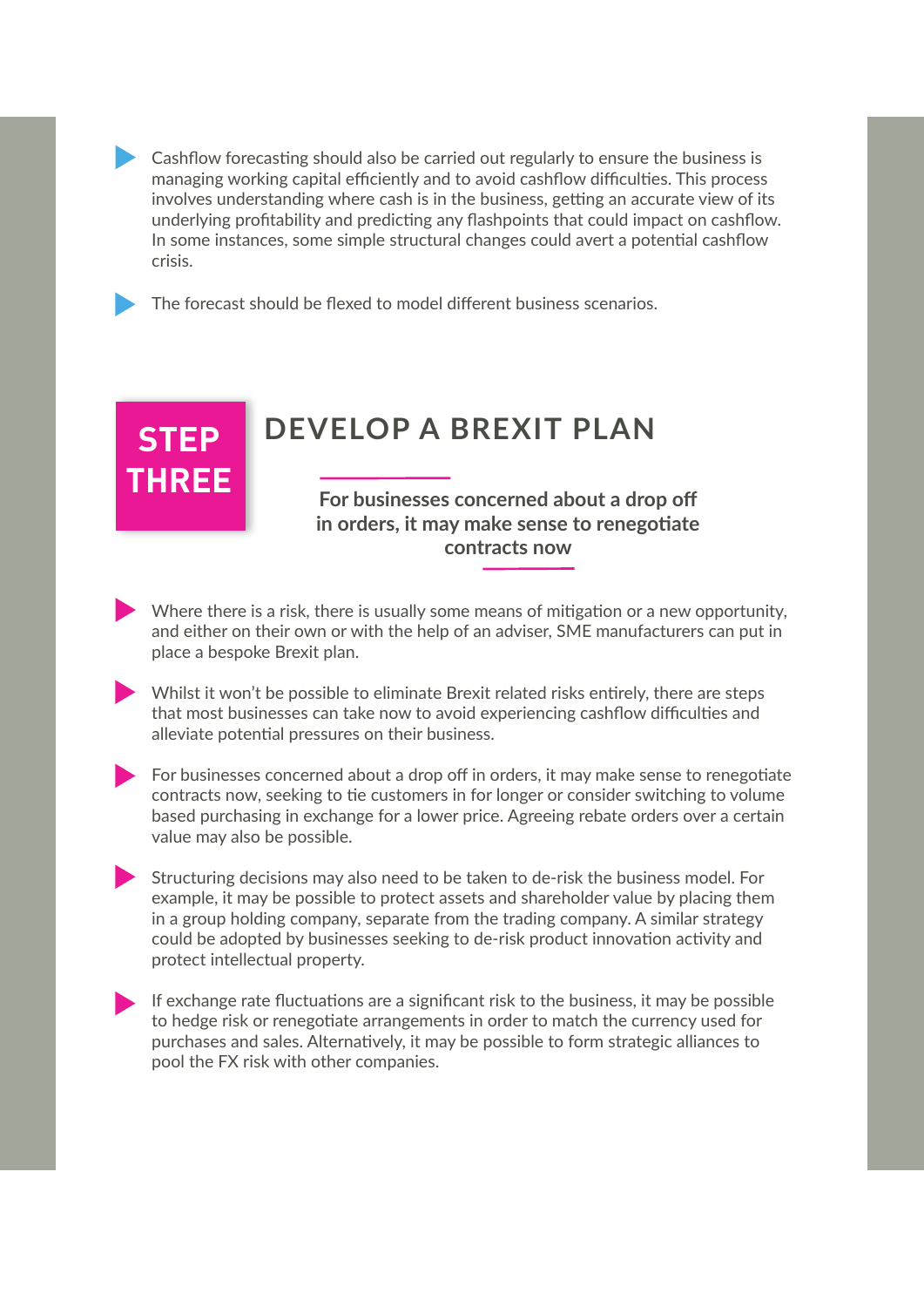### M E N Z I E S' B R E X I T B A R O M E T E R

**Menzies' Brexit Barometer is designed to help SME manufacturers to identify and mitigate ten common Brexit-related risks**



## **IMPACT ACTION**

A 'no deal' Brexit could result in SME manufacturers no longer having access to European Structural Funding (ERDF and ESF). To replace these funding streams, the Government is planning to introduce a new UK Shared Prosperity Fund.

**EUNDING FUNDING**

UK businesses could also lose access to research and innovation funding programmes, such as Horizon 2020. The Government has provided a guarantee to underwrite Horizon 2020 projects already underway in the UK.

- Review funding arrangements
- Consider impact of an immediate break in funding from the EU
- Review [Business Support Finder](https://www.gov.uk/business-finance-support ) to identify other funding sources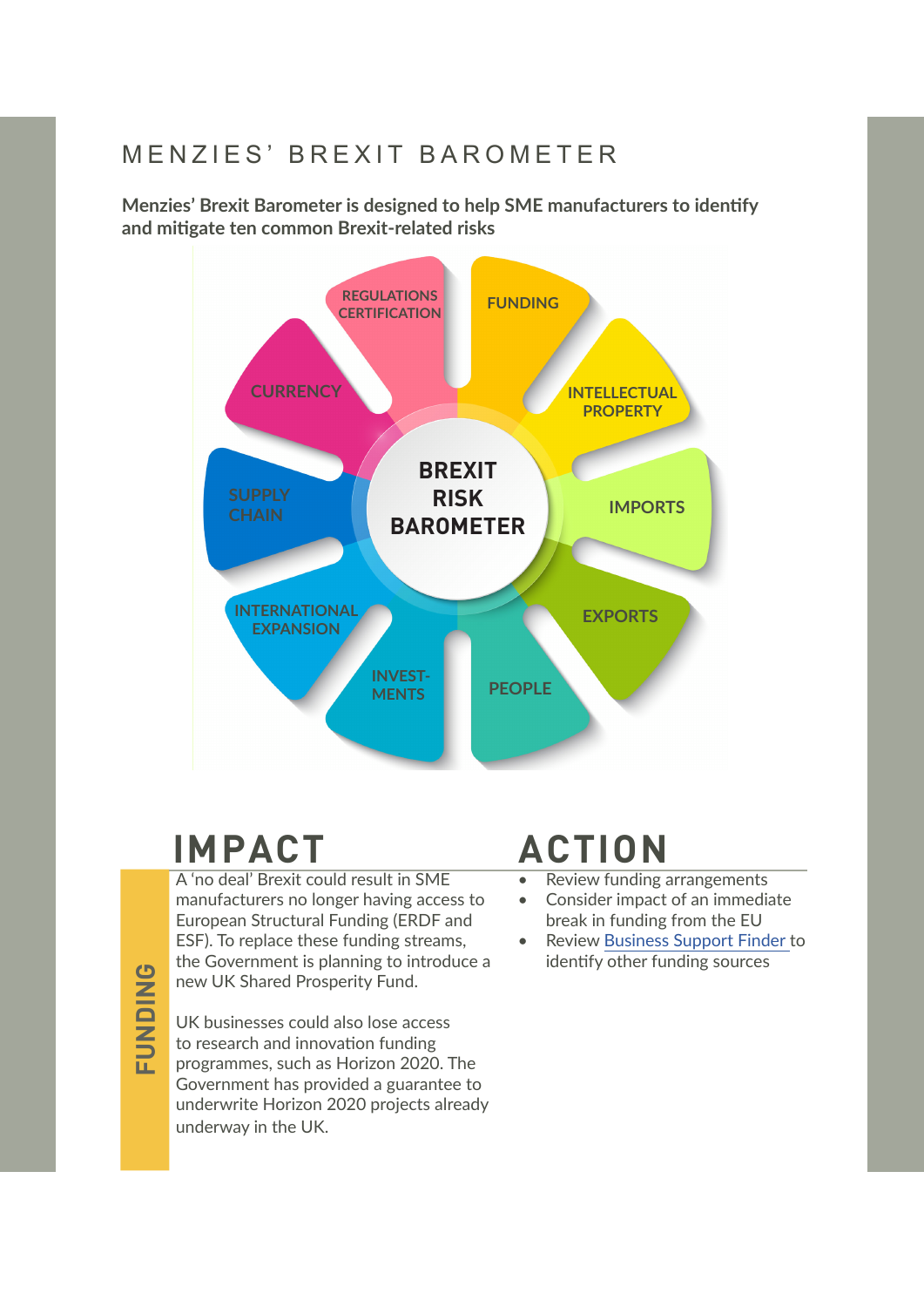Pan-European patent protection and rights of enforcement should continue to be available to UK manufacturers after Brexit. Other areas of intellectual property protection could pose more challenges – for example, trademarks and registered design rights. Businesses may need to take action to avoid the risk of brand assets being undermined or copied. Creation of new IP may be impacted by Brexit related factors including access to talented staff of which a number historically

have been EU nationals

In the event of a 'no deal' Brexit, UK manufacturers reliant on raw materials or goods sourced from continental Europe may be required to pay customs duties on these imports. These could be based on World Trade Organisation (WTO) tariffs. Depending on the category of goods being imported, the amount payable could be up to 10%.

In addition, customs delays are likely, with an increase in border control checks.

HMRC is in the process of introducing a Customs Declaration Service (CDS). From 29 March 2019, customs declarations will be needed when goods enter the UK.

In addition, a safety and security declaration may be required by the logistics provider.

In the event of a 'no deal' Brexit, HMRC intend to allow the postponement of accounting for input VAT on goods imported. This means the VAT incurred can be declared on via the companies VAT return, rather than at the border.

Exporting goods to continental Europe is likely to attract tariff payments after Brexit. This could increase the cost of bringing goods to market in the EU significantly. UK manufacturers may need to consider whether it is possible to reduce the number of cross-border goods movements and consider the financial impact of absorbing any cost increases.

HMRC is in the process of introducing a Customs Declaration Service (CDS).

- Review IP portfolio
- Consider impact of Brexit on existing and future IP assets
- Consider whether any special visa schemes might be available to access talent (e.g. Exceptional Talent or Tech Nation Visa)
- Explore whether Catapult Centres or other support mechanisms such as Knowledge Transfer Partnerships can be used to accelerate innovation
- Consider alternative sourcing strategies – eg. partnering with other manufacturers, if using the same products or based in the same location to minimise the cost impact of stock holding
- Consider the use of bonded warehousing to delay VAT payments.
- Review exposure to import tariffs
- Consider the need to register for an EORI number
- Understand what commodity codes will be required for customs declarations
- Consider how customs import declarations will be submitted
- Consider the impact of potential delays as a result of border checks
- Consider having an overseas investment base to minimise the number of times goods cross borders
- Evaluate UK material sources and consider if time and cost efficiencies can be achieved
- Consider reducing cross-border movements and plot goods movements
- Consider outsourcing manufacturing processes or the potential to acquire or set up a facility in continental Europe
- Consider the need to register for an EORI number
- Consider how customs export declarations will be submitted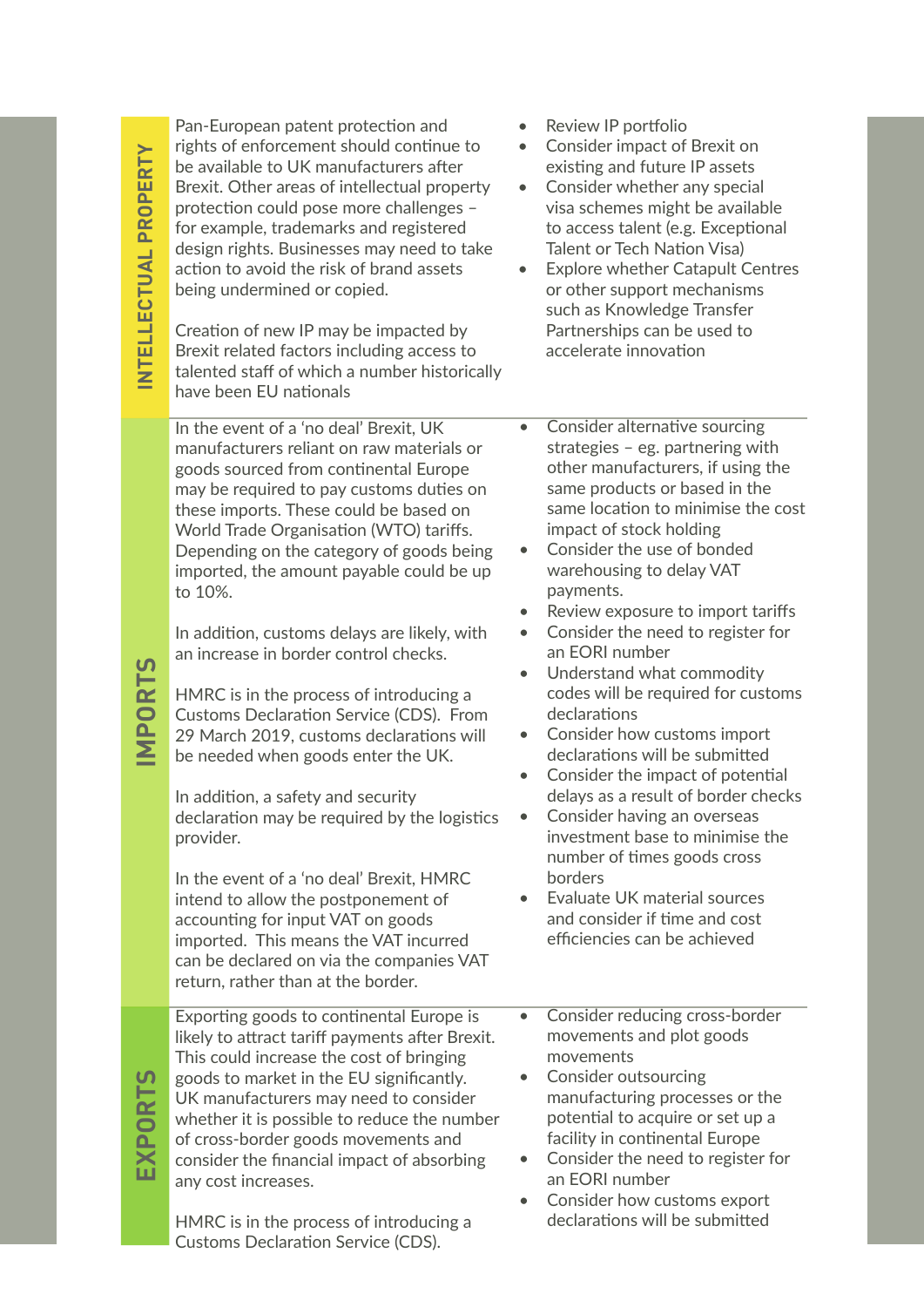|           | From 29 March 2019, customs declarations<br>will be needed when goods leave the UK.<br>If you are VAT registered it is expected that<br>you will be able to continue to zero-rate<br>sales of goods to the EU.                                                                                                                                                                                                                                                                                                                                                                                                                                                                                                                                                                                                                                                                                                                                   |           | Consider the impact of potential<br>delays as a result of border checks<br>Consider what import tariffs your<br>EU customers may incur, and the<br>impact of your competitiveness/<br>pricing                                                                                                                                                                                                                                                                                                                                                                                                    |
|-----------|--------------------------------------------------------------------------------------------------------------------------------------------------------------------------------------------------------------------------------------------------------------------------------------------------------------------------------------------------------------------------------------------------------------------------------------------------------------------------------------------------------------------------------------------------------------------------------------------------------------------------------------------------------------------------------------------------------------------------------------------------------------------------------------------------------------------------------------------------------------------------------------------------------------------------------------------------|-----------|--------------------------------------------------------------------------------------------------------------------------------------------------------------------------------------------------------------------------------------------------------------------------------------------------------------------------------------------------------------------------------------------------------------------------------------------------------------------------------------------------------------------------------------------------------------------------------------------------|
| PEOPLE    | UK manufacturers are unlikely to have<br>unrestricted access to low-skilled EU<br>workers in the future and in the short term<br>may face challenges in determining the<br>right to work where individuals have not<br>yet applied for settled status.<br>Some EU workers could choose to leave<br>even though the UK Government has given<br>assurances that those already living and<br>working in Britain will be allowed to stay.<br>Low-skilled EU workers could become a<br>more sought-after commodity, which could<br>lead to shortages and drive up wage costs.<br>The UK Government has also indicated its<br>support for proposals to raise or remove<br>the cap on highly-skilled migrants.<br>This could increase global mobility and<br>provide an opportunity to source highly-<br>skilled workers from countries beyond the<br>EU, although this may come at an increased<br>cost due to visa and right-to-work<br>requirements. | $\bullet$ | Review recruitment strategy and<br>people risks<br>Consider incentives to increase<br>retention of existing EU workers<br>Consider whether any special visa<br>schemes might be available (e.g.<br><b>Exceptional Talent or Tech Nation</b><br>Visa)<br>Consider global recruitment<br>and carry out an assessment<br>of the costs of visa, permits to<br>work, relocation fees and likely<br>timescales<br>Consider investing in talent<br>development and measures<br>to ring-fence/support migrant<br>workers                                                                                 |
| NVESTMENT | SME manufacturers have become more<br>cautious about capital investment since the<br>EU referendum.<br>This cautiousness is being fuelled by<br>uncertainty about the direction the UK<br>economy will take after Brexit.<br>A study by the EEF reveals that three<br>quarters of SME manufacturers are<br>planning to hold or cut investment levels<br>in the next two years. There has also been<br>an increase in the number of businesses<br>planning to 'hold off completely'.<br>Under investment in technology<br>could impact the performance of SME<br>manufacturers after Brexit. There is a<br>risk that businesses could fall behind if<br>competitors invest in game-changing                                                                                                                                                                                                                                                       | $\bullet$ | Review investment plans and<br>consider the timing of investments<br>to optimise tax planning<br>opportunities. This is particularly<br>relevant due to the £1m Annual<br>Investment Allowance (AIA)<br>that has been introduced in the<br>recent Budget from January 2019<br>to December 2020 and could<br>provide a significant short term<br>cash benefit<br>Consider them against various<br>economic scenarios<br>Consider alternative opportunities<br>(e.g. Catapult Centres) to access<br>machines particularly when<br>exploring new products or looking<br>at low volume manufacturing |

technologies such as data analytics,

automation and robotics.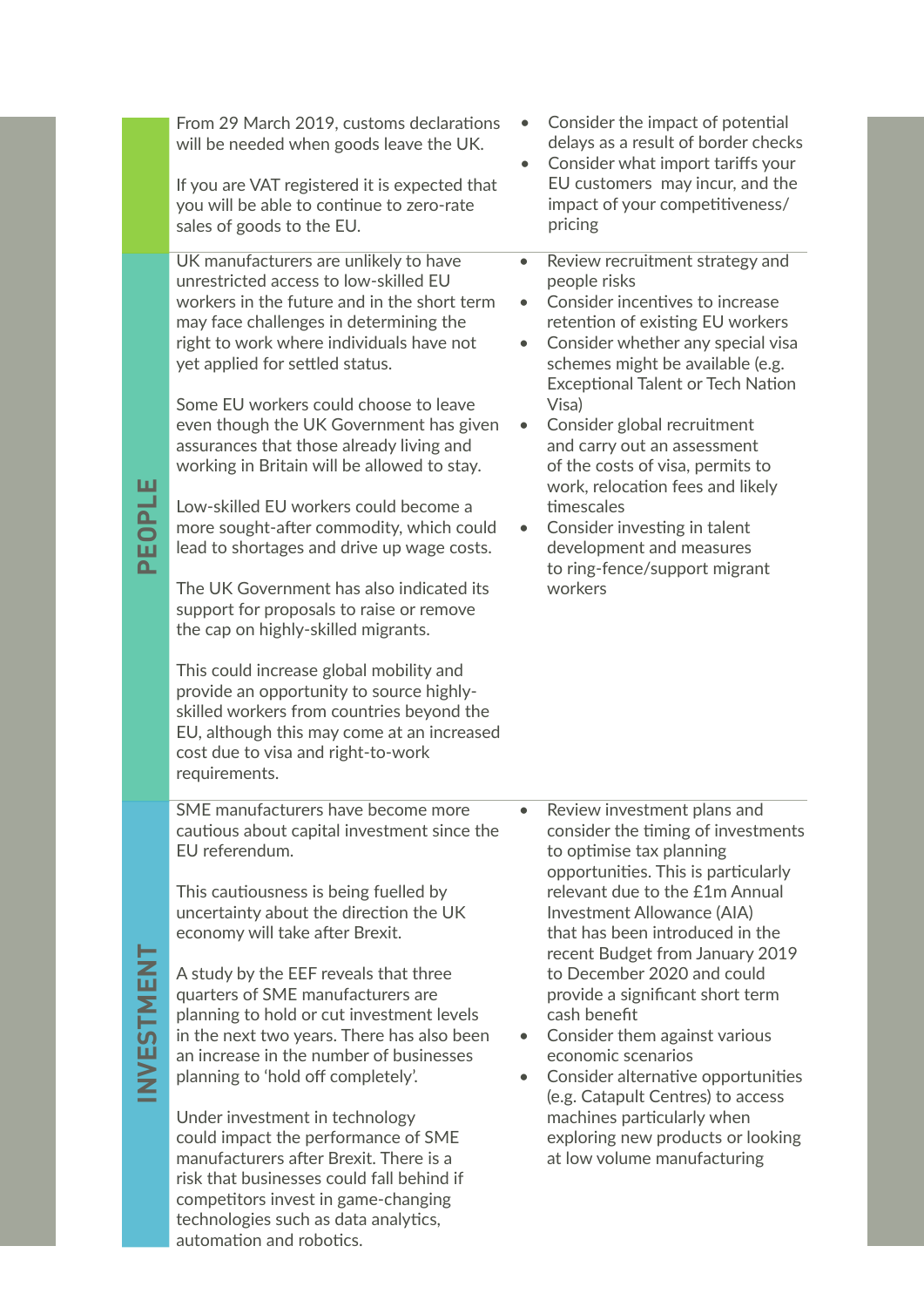**SUPPLY CHAIN** 

| NTERNATIONAL EXPANSION                         | In view of uncertainty about the UK's<br>future trading relationship with the EU,<br>some UK manufacturers may wish to<br>expand into other overseas markets.<br>Before doing so however, it is important to<br>take advice about market demand in new<br>territories and take steps to understand<br>regulations, the tax landscape and any<br>other local requirements.<br>Preparatory steps could take longer in<br>some countries than others.                                                         | $\bullet$<br>$\bullet$<br>$\bullet$<br>$\bullet$ | Assess opportunity in target<br>territories<br>Weigh up the costs and risks linked<br>to these markets<br>Consider admin, expertise and<br>resourcing costs<br>Seek support, guidance and advice<br>from those who have made the<br>move overseas<br>Seek support and guidance from<br>Menzies international network,<br><b>HLB</b> International                                                              |
|------------------------------------------------|------------------------------------------------------------------------------------------------------------------------------------------------------------------------------------------------------------------------------------------------------------------------------------------------------------------------------------------------------------------------------------------------------------------------------------------------------------------------------------------------------------|--------------------------------------------------|----------------------------------------------------------------------------------------------------------------------------------------------------------------------------------------------------------------------------------------------------------------------------------------------------------------------------------------------------------------------------------------------------------------|
| <b>SUPPLY CHAIN</b>                            | Over reliance on a large customer or<br>supplier could increase Brexit-related<br>risks. These risks include disruption due to<br>supply chain changes, potentially leading to<br>a break in supply.<br>UK manufacturers should spread their risk<br>where possible and stay close to all key<br>customers/suppliers to gain an insight into<br>their plans and understand their financial<br>robustness. It may be necessary to impose<br>credit limits or other controls.                                | $\bullet$<br>$\bullet$                           | Assess supply chain risks both<br>from a customer and supplier<br>perspective<br>Consider alternative strategies to<br>spread or otherwise control risks<br>Consider how to resource closer<br>supply chain management/ build<br>strategic alliances (e.g. consider<br>sharing unused apprenticeship levy)<br>Look to secure renegotiated<br>contracts with customers/<br>suppliers, seeking to mitigate risks |
| CURREN                                         | Exchange rate changes can have a<br>big impact on trading performances,<br>particularly if an SME manufacturer is<br>sourcing goods from Europe or the US and<br>paying for them in Euros or US dollars.                                                                                                                                                                                                                                                                                                   | $\bullet$<br>$\bullet$<br>$\bullet$              | Assess risks linked to exchange rate<br>volatility<br>How could volatility impact<br>business forecasts?<br>Consider aligning trading currencies<br>Consider using an FX agent or<br>hedging to further mitigate the risk<br>of volatility                                                                                                                                                                     |
| <b>CERTIFICATION</b><br><b>GULATIONS &amp;</b> | The UK Government is planning to<br>introduce new UK legislation during the<br>Brexit transition period.<br>The UK Withdrawal Act will come into<br>force, repatriating European statutes<br>into UK law and ministers will be able to<br>make corrective changes. Legislative steps<br>will also be taken to ensure EU and UK<br>legislation remains aligned in the future.<br>Depending on the products being<br>manufactured, new regulatory approvals or<br>certification may be required before goods | $\bullet$<br>$\bullet$<br>$\bullet$              | Assess risks linked to legislative<br>change<br>Assess risks linked to removal of<br>EU regulatory controls/certification<br>Ensure contracts and international<br>terms and conditions show that<br>you are an importer or exporter                                                                                                                                                                           |

can enter the EU marketplace.